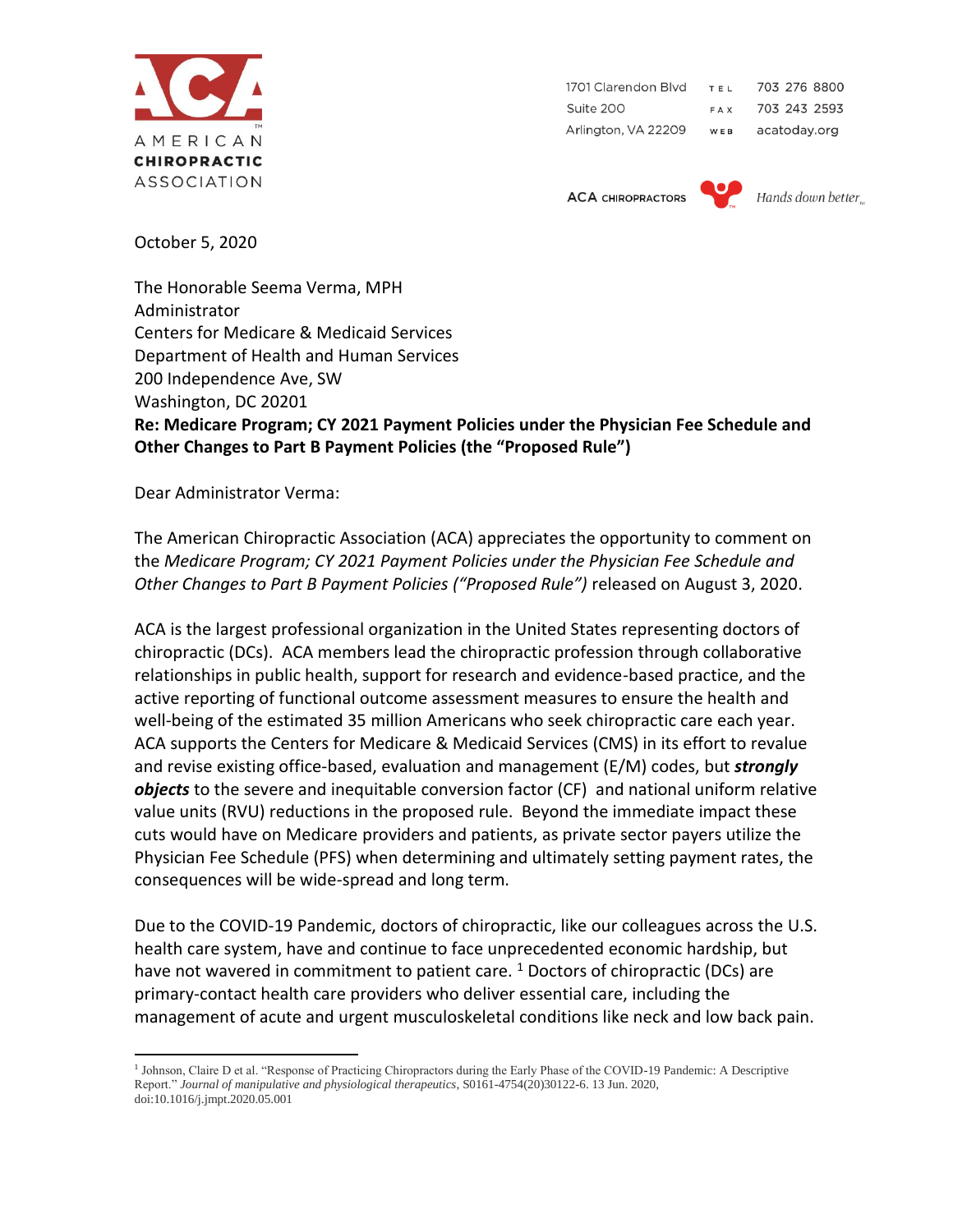Classified as *"essential"* by the Department of Homeland Security (DHS),<sup>2</sup> DCs are educated and licensed to diagnose, treat, and co-manage patients and work in private practices, multi-disciplinary clinics and hospitals across the country. Throughout the COVID-19 pandemic, DCs have continued to treat patients who may otherwise seek emergency care, helping to lessen the strain on frontline providers. Adopting the proposed rule as currently written would further impinge the economic recovery of our nation's chiropractic physicians at a time when they are most needed.

ACA understands the statutory requirements of budget neutrality and while CMS must offset payment service increases with reductions to other services, reductions set forth in the Proposed Rule disproportionately impact doctors of chiropractic, who already face severe restrictions in services under Medicare. We urge CMS to utilize its regulatory authority to meet statutory requirements *and* alleviate inequalities in the Proposed Rule and consider one of the following ways:

- Eliminate or significantly mitigate the CF reduction and disproportionate impact on doctors of chiropractic – We urge CMS to, as has been done in the past, employ its authority to waive the statutory Budget Neutrality provision in the final rule for *at least* the duration of the current Public Health Emergency.
- Delay implementation of the national uniform relative value units (RVU) reductions until clarification from CMS and stakeholder input can be collected. RVU reductions in the proposed rule will significantly and disproportionately impact doctors of chiropractic, especially those impacted by regional, mandatory closures and limitations on patient care during the early pandemic. ACA specially requests clarification from CMS on the methodology utilized to value and set the proposed RVU reductions. Without transparent and quantitative practices, the reductions as proposed are presumed to be inequitable and arbitrary.
- Reassess the Budget Neutrality Adjustment formulation to include prior stakeholder comments and account for the impact of COVID-19 on beneficiary utilization of E/M services and visits. We urge CMS to consider a base period that will capture an accurate understanding of Medicare fee for service claims during the pandemic.

ACA urges CMS to consider how such drastic cuts will impact Medicare beneficiaries at a time when seniors are particularly at risk of health and economic complications from COVID-19. Reductions in reimbursement during a Public Health Emergency is counter to the very mission of CMS and dangerous for patients, especially those in rural and underserved areas with few Medicare providers. During this unprecedented time, the nation and our entire health care system should be supported, not undercut.

<sup>2</sup> http://www.acatoday.org/News-Publications/Newsroom/News-Releases/Department-of-Homeland-Security-Identifies-Chiropractorsas-Essential-Service-Providers